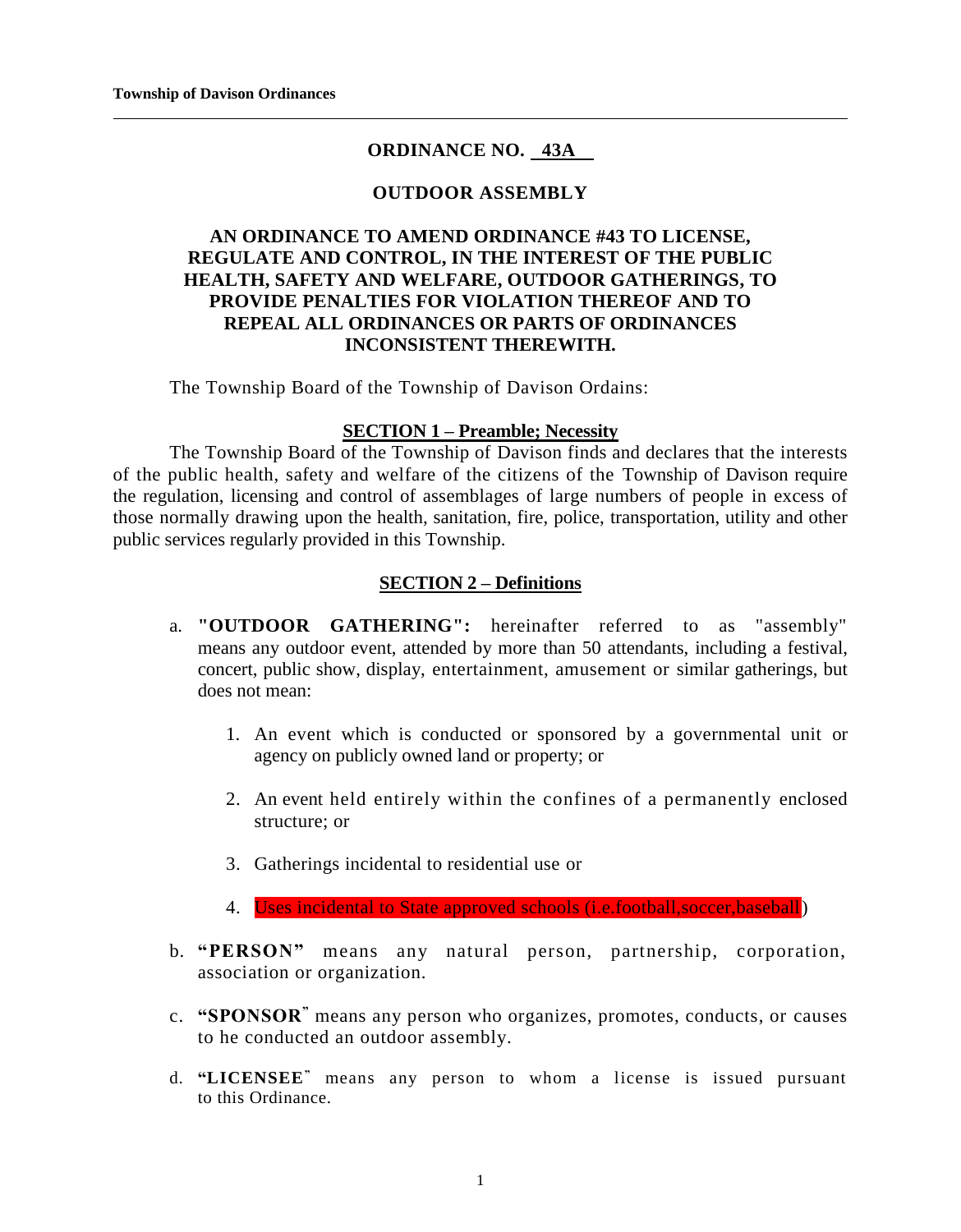#### **SECTION 3 – License Required**

A person shall not sponsor, operate, maintain, conduct or promote an outdoor assembly in the Township of without a license for each such assembly.

#### **SECTION 4 -- Application For License**

Applicants for a license to conduct an outdoor assembly submit a complete application to the township building department at least 30 days prior to date of the proposed assembly. Each application shall be accompanied by a nonrefundable fee of \$50 and must include at least the following:

- a. The name, age, residence and mailing address of the person making the application. (Where the person making the application is a partnership, corporation or other association, this information shall be provided for all partners, officers and directors, or members. Where the person is a corporation, a copy of the articles of corporation shall be filed, along with the names and addresses of all shareholders having financial interest greater than \$500.00)
- b. A statement of the kind, character, and type of proposed outdoor assembly.
- c. The address, legal description and proof of ownership of the site at which the proposed outdoor assembly is to be conducted. Where ownership is not vested in the prospective licensee, he shall submit an affidavit from the owner indicating his consent to use of the site for the proposed outdoor assembly.
- d. The date or dates and hours during which the proposed outdoor assembly is to be conducted.
- e. An estimate of the maximum number of attendants expected at the outdoor assembly for each day it is conducted and a detailed explanation of the evidence of admission which will he used and of the sequential numbering or other method which will be used for accounting purposes.
- f. A map or maps of the overall site of the proposed assembly.
- g. A detailed explanation, including drawings and diagrams where applicable, of the prospective licensee's plans to provide for the following:
	- a. Police and fire protection.
	- b. Food and water supply and facilities.
	- c. Medical facilities and services including eme rgency vehicles and equipment.
	- d. Health and sanitation facilities.
	- e. Vehicle access and parking facilities.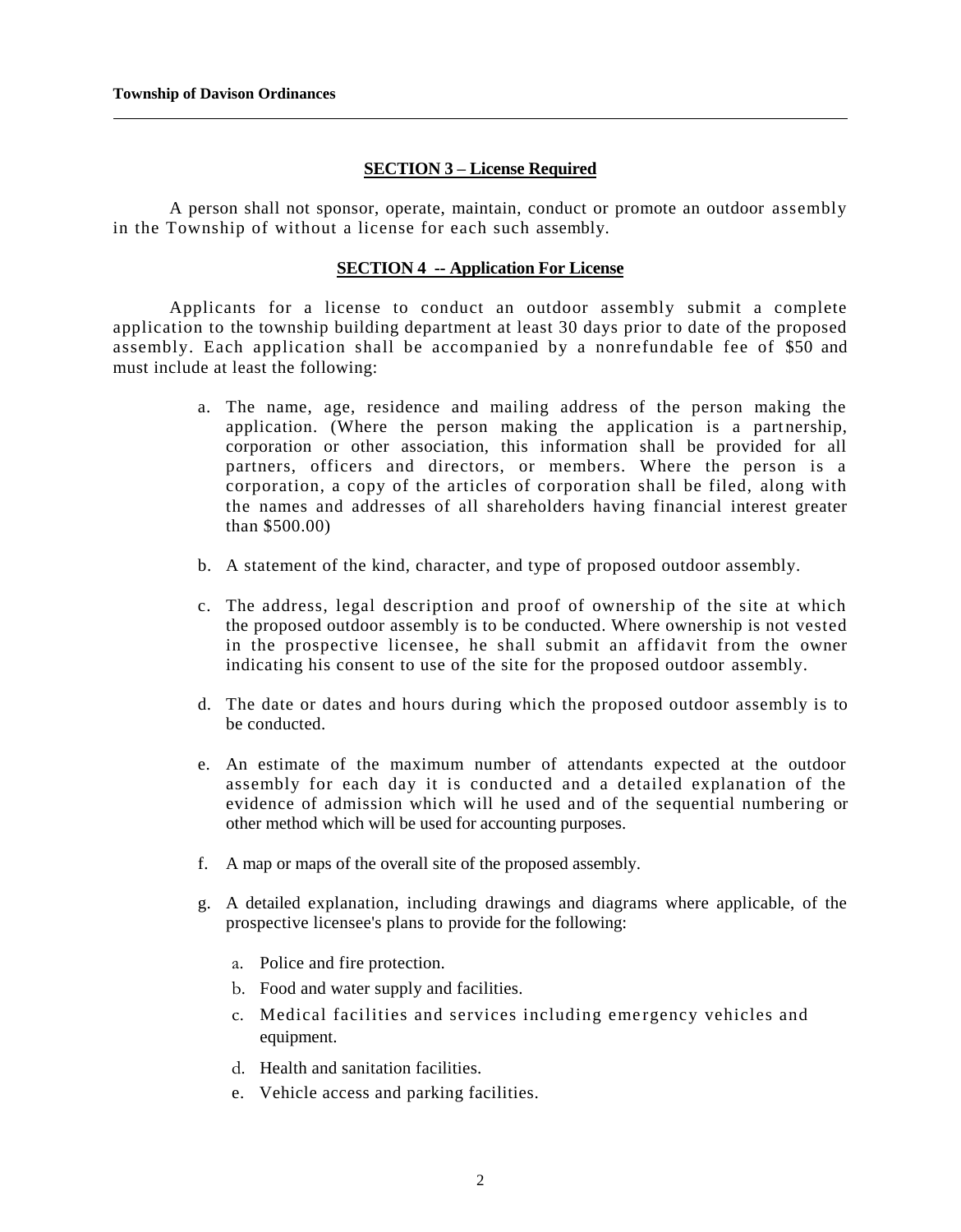- f. Lighting facilities.
- g. Communications facilities.
- h. Noise control and abatement.
- i. Facilities for clean up and waste disposal.
- j. Insurance and bonding arrangements.

## **SECTION 5 – Review of Application**

On receipt by the Building Department, copies shall be forwarded to the Chief of Police for the Township of Davison, and to such other appropriate public officials. Such officers and officials shall review and investigate matters relevant to the application within 10 days of receipt and shall approve, deny or refer the application to the township board for review .

#### **SECTION 6 – Issuance Of License**

The Building Department may require that adequate security, or insurance be provided before a license is issued. Where conditions are imposed as prerequisite of the issuance of a license, or where a license is denied, notice must be mailed to the applicant by certified mail within five (5) days after the board's decision. In the case of denial, the reasons for denial must be stated in the notice.

## **SECTION 7 – License; Posting on Premises**

A license must specify the name and address of the licensee, the kind and location of the assembly, the maximum number of attendants permissible, the duration of the license and any other conditions imposed by the township. A license must be posted in a conspicuous place upon the premises of the assembly, and cannot be transferred to any other person or location.

## **SECTION 8 – Minimum Requirements**

All licenses will, at a minimum, require the following:

- a. SECURITY PERSONNEL. The licensee is responsible for employing, at his expense, such security personnel as are necessary and sufficient to provide for the adequate security and protection of the maximum number of attendants at the assembly and for the preservation of order and protection of property in and around the site of the assembly. No license shall be issued unless the police chief for the Township of Davison is satisfied that such necessary and sufficient security personnel will be provided by the licensee for the duration of the assembly.
- b. WATER SUPPLY. The licensee shall provide sufficient potable water for drinking, cooking, washing and other water-using facilities for peak demand conditions.
- c. RESTROOM FACILITIES. The license shall provide sufficient toilet facilities or portable toilets, hand washing stations, and drinking water facilities. The number and type of facilities required shall be determined on the basis of the number of attendants.

All facilities shall be installed, connected, and maintained free from obstructions, leaks and defects and shall at all times be in operable condition as determined by the county public health department.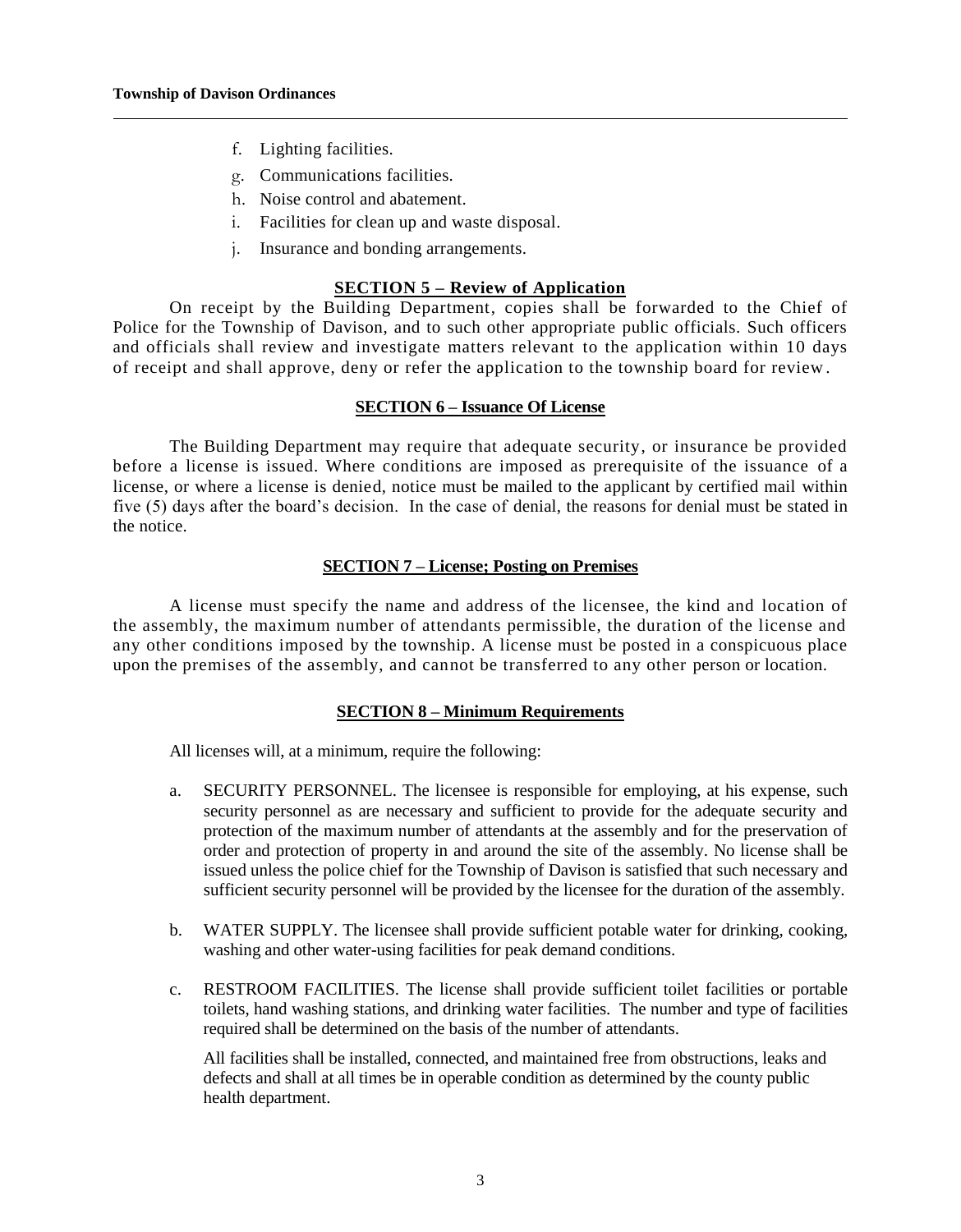- d. LIQUID WASTE DISPOSAL. The licensee shall provide for liquid waste disposal in accordance with all rules and regulations established by the county public health department, of the Public Health Code, Part 127: Water Supply and Sewer Systems, MCL 333.12701, et seq.; the Natural Resources and Environmental Protection Act, Part 117: Septage Waste Servicers, MCL 324.11701, et seq.; applicable rules and regulations, and any other applicable provision of state or local law.
- e. SOLID WASTE DISPOSAL. The licensee shall provide for solid waste storage on, and removal from the premises in accordance with the Natural Resources and Environmental Protection Act, Part 115: Solid Waste Disposal, MCL 324.11501, et seq., applicable rules and regulations, and any other applicable provision of state or local law.

The licensee shall implement effective control measures to minimize the presence of rodents, flies, roaches and other vermin on the premises. Poisonous materials, such as insecticides or rodenticides shall not be used in any way so as to contaminate food, equipment, or otherwise constitute a hazard to the public health.

- f. ACCESS AND TRAFFIC CONTROL. The licensee shall provide for ingress to an egress from the premises as to ensure the orderly flow of traffic onto and off of the premises. Prior to the issuance of a license, the police chief must approve the licensee's plan for access and traffic control.
- g. PARKING. The licensee shall provide a parking area sufficient to accommodate all motor vehicles, with at least one automobile space for every four attendants.
- h. LIGHTING. The licensee shall provide lighting of all occupied areas sufficient to ensure the safety and comfort of all attendants. The licensee's lighting plan shall be approved by the Township ordinance enforcement officer.
- i. INSURANCE. Before the issuance of a license, the licensee shall obtain public liability insurance with limits of not less than \$500,000 and property damage insurance with a limit of not less than \$100,000 liability from a company or companies approved by the Commissioner of Insurance of the State of Michigan, which insurance shall insure liability for death or injury to persons or damage to property which may result from the conduct of the assembly or conduct incident thereto and which insurance shall remain in full force and effect in the specified amounts for the duration of the license. The Township of Davison shall be an additional named insured.
- j. FIRE PROTECTION. The licensee shall, at its own expense, take adequate steps as determined by the Fire Chief, to ensure fire protection.
- k. NOISE CONTROL. Sound producing equipment including but not limited to, public address systems, speaker systems, radios, live or broadcast musical instruments, or other live, electronic, mechanical or broadcast sound or music devices shall not be used or operated on the premises of the assembly so as to cause or create any sound or noise in such a manner or with such volume as to unreasonably upset or disturb the quiet, comfort or repose of other persons between the hours of 10 p.m. and 7 a.m.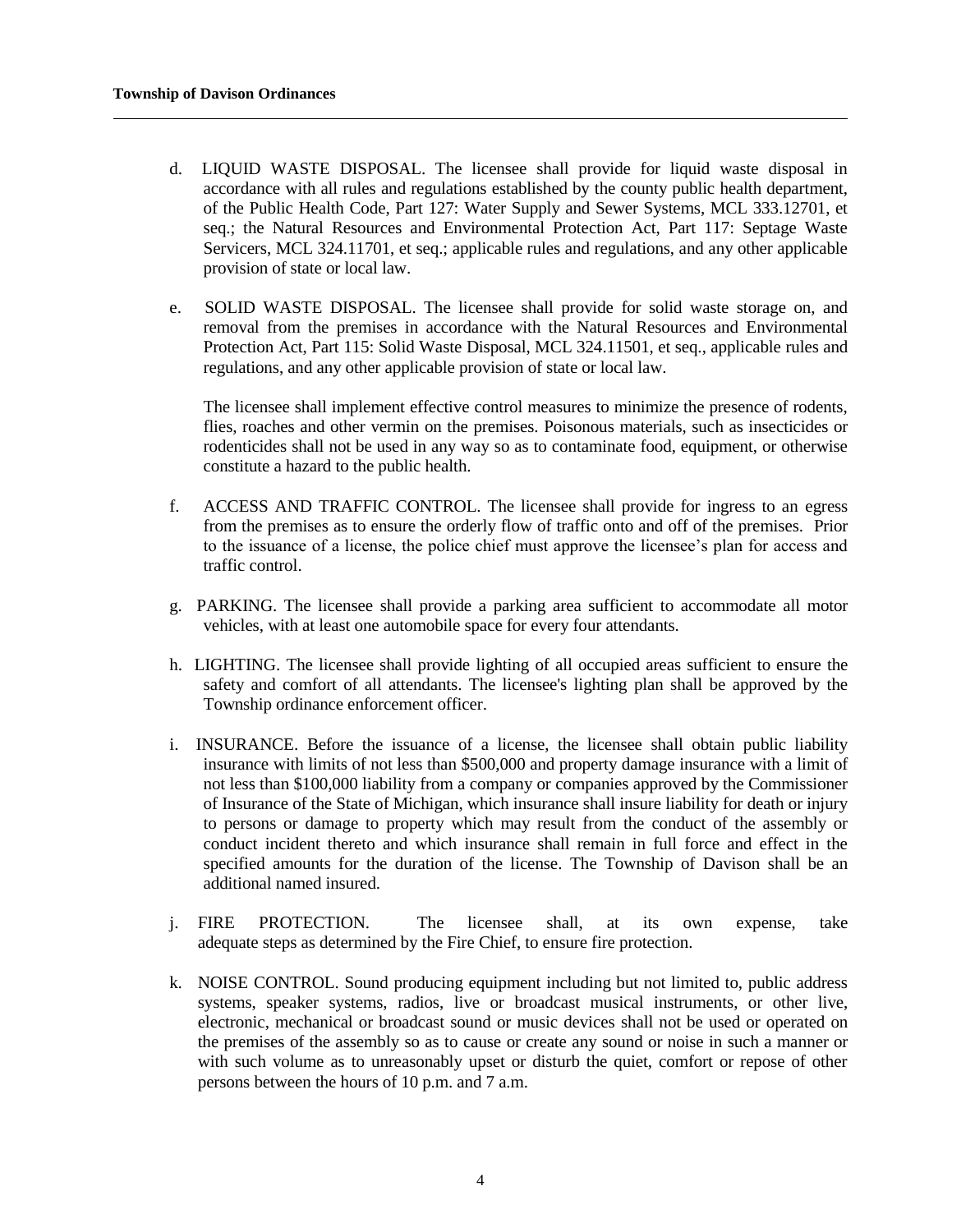## **SECTION 9 – License Revocation**

The Building Department may revoke a license whenever the licensee, his employee or agent fails, neglects or refuses to fully comply with any and all provisions and requirements set forth herein or with any and all provisions, regulations, ordinances, statutes, or other laws incorporated herein by reference.

## **SECTION 10 – Violations/Penalties**

It shall be unlawful for a license, his employee, or agent, or knowingly:

- a. Advertise, promote or sell tickets to, conduct, or operate an assembly without first obtaining a license as herein provided.
- b. Conduct or operate an assembly in such a manner as to create a public or private nuisance.
- c. Conduct or permit within the assembly, any obscene display, exhibition, show, play entertainment or amusement.
- d. Permit any person on the premises to cause or create a disturbance in, around, or near the assembly by obscene or disorderly conduct.
- e. Permit any person to unlawfully consume, sell or possess, intoxicating liquor while on the premises.
- f. Permit any person to unlawfully use, sell, or possess any narcotic drugs, or other controlled substances as defined by state law.

Any of the above enumerated violations is a separate offense, is a nuisance per se immediately enjoinable in the circuit courts, and, is punishable by imprisonment in the county jail for not more than 90 days or by a fine of not more than \$500.00, or by both such fine and imprisonment.

It is further provided that any of the above violations is a sufficient basis for revocation of the license and for the immediate enjoining in the circuit court of the assembly.

## **SECTION 11 -- Severability**

If any portion of this Ordinance or the application thereof to any person or circumstances shall be found to be invalid by a court, such invalidity shall not affect the remaining portions or applications of this Ordinance which can be given effect without the invalid portion or application, provided such remaining portions are not determined by the court to be inoperable, and to this end this Ordinance is declared to be severable.